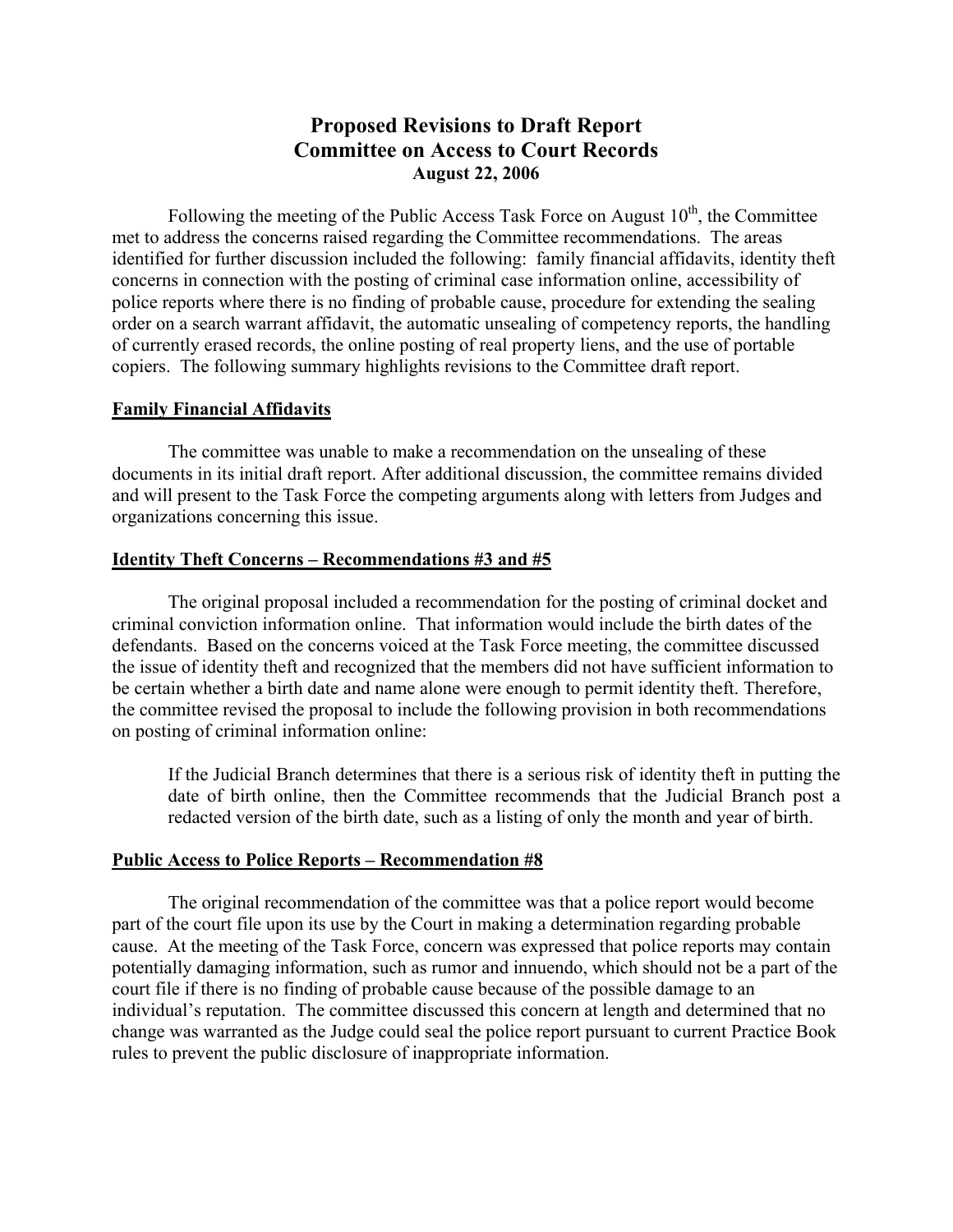Proposed Revisions to Draft Report Committee on Access to Judicial Proceedings Page 2 of 3

## **Procedure for Extending Sealing of Search Warrant Affidavits – Recommendation #7**

 The original draft recommendation provides for the extension of a sealing order on a search warrant affidavit to be done on the record for stated reasons. Concern was expressed at the Task Force meeting regarding the potential for the disclosure in open court of information that might impede a continuing investigation or endanger someone. The suggestion was made to accept as sufficient the representation by the State's Attorney on the necessity for extending the sealing order. The committee considered the suggestion and has added the following language to the recommendation:

Depending on the circumstances, an oral representation by the State's Attorney that (1) the personal safety of a confidential informant would be jeopardized, (2) the search is part of a continuing investigation which would be adversely affected, or (3) the unsealing of the affidavits would require disclosure of information or material prohibited from being disclosed by chapter 959a (Wiretapping and Electronic Surveillance), may be sufficient to establish good cause. A request for an extension of such sealing or limited disclosure must be made to a date certain, with no single extension to exceed 90 days.

## **Scanner and Copiers – Recommendation #9**

The draft recommendation was that the Branch should adopt and implement a written policy permitting the use of handheld scanners to reproduce court documents. At the Task Force meeting, the question was raised about allowing portable copiers as well. The committee discussed the inclusion of portable copiers and concluded that the use of a portable copier would entail the disassembling of the court file. Such a result was deemed unacceptable in terms of maintaining the integrity of the court file and insuring the efficient use of judicial resources.

## **Automatic Unsealing of Competency Evaluations - Recommendation #13**

The original recommendation on competency recommendations was made to clarify that these documents would be filed under seal, but be automatically unsealed upon use by the Court. Concern was expressed at the Task Force meeting about the automatic unsealing of these documents, given that the evaluation contain psychiatric and other medical information and history and are frequently completed without the agreement of the defendant. The committee discussed these concerns and determined no change was warranted as a Judge could order all or part of the evaluation sealed if he/she believed it should not be open to the public. No change was made to this recommendation.

## **Erased Records - Recommendation #15**

 This proposal recommends that the legislature amend the law to permit certain information to remain available to the public after dismissals, nolles after thirteen months, declined prosecution pursuant to the Practice Book, pardons, and not guilty verdicts. This recommendation is based both on the public's right to know the disposition of a criminal case and because the concept of "erased" records is unrealistic in an electronic age. After the Task